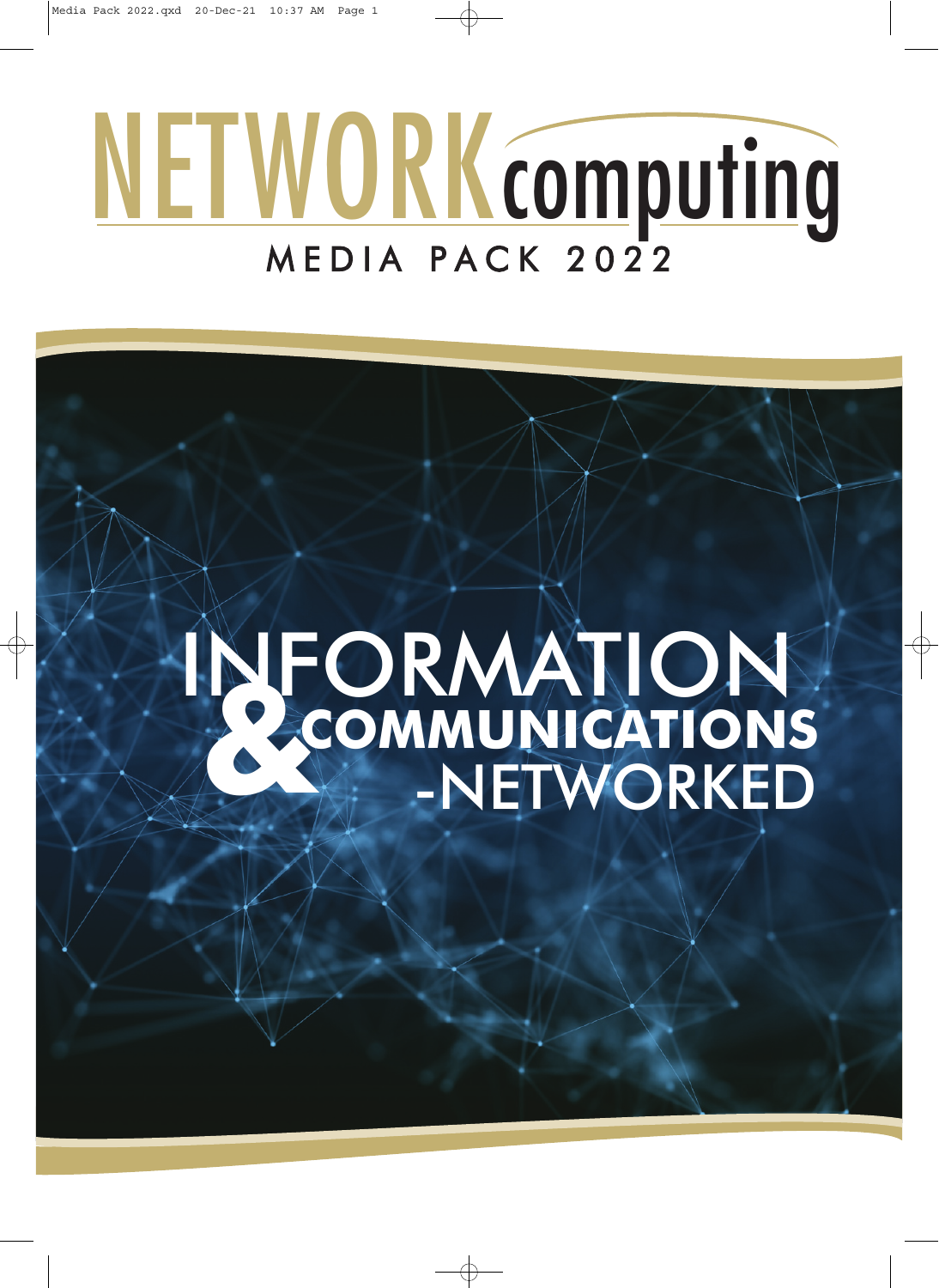## Network Computing - An Introduction

The performance of an organisation is increasingly related to the performance of its network. Investment has to be justified. Organisations also have to be mindful of legislation and penalties for not being compliant. There are implications for organisations which make changes to their networks. There are also implications for those who do nothing.

Network Computing aims to lead the debate, examine the hype and communicate best practice associated with all aspects of running a network. It covers the latest technology along with the benefits and challenges of implementation, helping readers to make better informed purchasing decisions.

Network Computing magazine - and the Network Computing e-newsletter - are read and respected by those managing networks and purchasing the products and services that run on, optimise, test, monitor, manage, power and protect these networks. Suppliers of such solutions can therefore include Network Computing in their marketing, confident in the knowledge that they are reaching potential customers.

## Circulation and Readership

Network Computing is currently produced in an electronic format only and emailed to those who have registered to receive it. In 2021 the average size of this distribution list was just over 41,000.

#### TOP 5 INDUSTRY SECTORS WORKED IN BY READERS

| Finance/Banking/Accounting                  | 9.6%  | <b>ANNUAL EXPENDITURE ON NETWORK</b>            |        |
|---------------------------------------------|-------|-------------------------------------------------|--------|
| Government                                  | 8.1%  | Under £ 25K                                     | 5.2%   |
| Healthcare                                  | 7.4%  | £ 25K-£100K                                     | 27.4 % |
| Manufacturing                               | 6.8%  | £100K-£500K                                     | 35.5 % |
| Legal/Insurance/Property                    | 6.0%  | £500K £1M                                       | 22.8%  |
|                                             |       | $£1M +$                                         | 9.1%   |
| <b>JOB FUNTION</b>                          |       |                                                 |        |
| <b>IT Management</b>                        | 74%   |                                                 |        |
| Managing Director/Proprietor/Other Director | 15.2% | <b>INVOLVEMENT IN ACQUISITION OF NETWORKING</b> |        |
| Other                                       | 10.8% | SOLUTIONS (READERS HAVE TICKED ALL WHICH APPLY) |        |
|                                             |       | Approve Acquisition                             | 40.4%  |
| <b>NUMBER OF EMPLOYEES</b>                  |       | Define Product                                  | 78.5%  |
| Under 25                                    | 12.4% | Determine need                                  | 87.2 % |
| 26-100                                      | 22.5% | Evaluate supplier                               | 59.0 % |
| 101-500                                     | 21.0% | Select brand                                    | 52.2 % |
| 501-1000                                    | 17.7% | Select vendor/source                            | 65.5.% |
| 1001-5000                                   | 17.4% | None of the above                               | 6.8%   |
| $5000 +$                                    | 9.0%  |                                                 |        |
|                                             |       |                                                 |        |

Readers of Network Computing make the purchasing decisions that impact their organisations' networks. More than 93 % are directly involved in the acquisition of network solutions.

In addition, more than 67 % represent organisations that spend in excess of £100,000 annually on their networks.